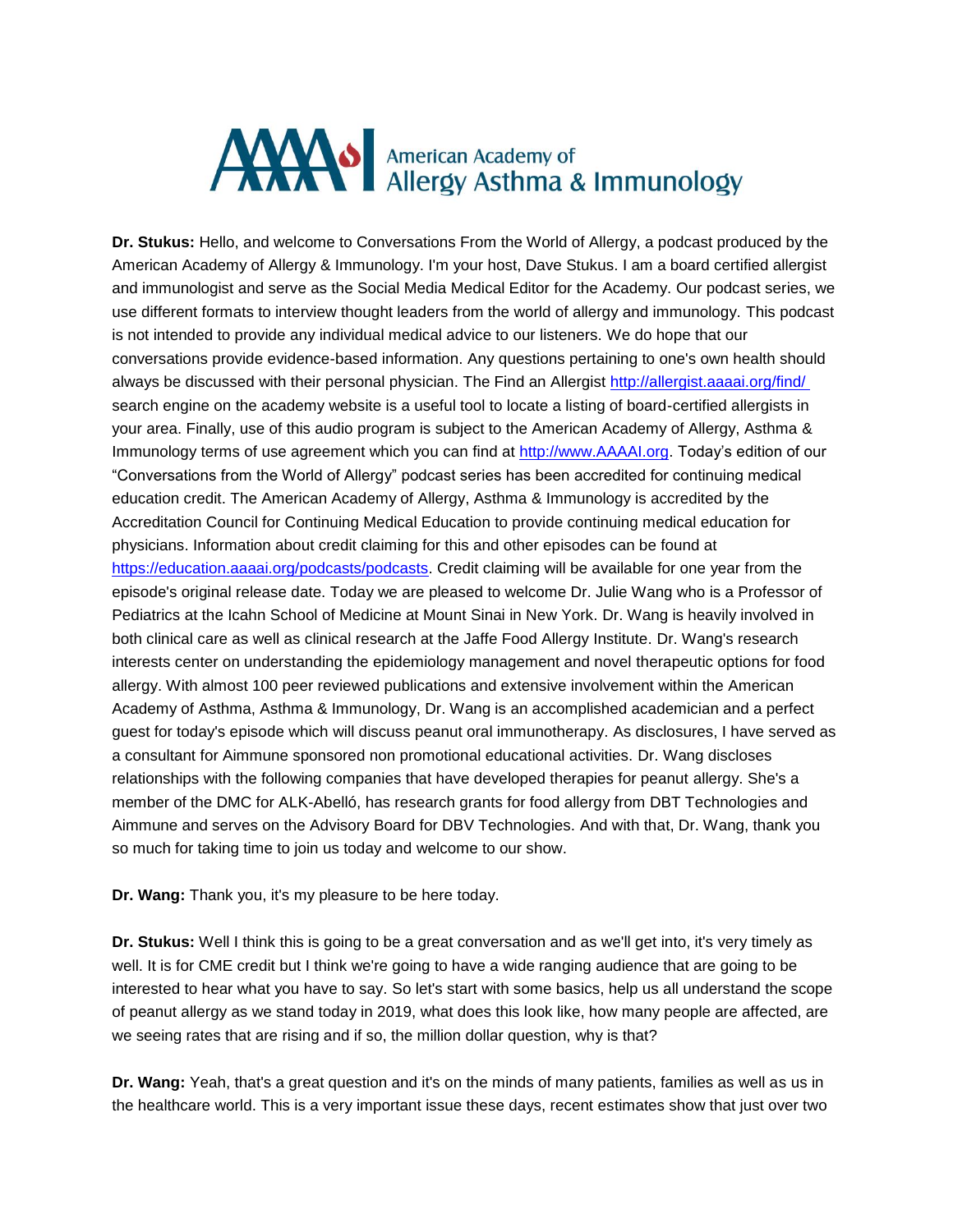percent of children in the U.S. have peanut allergy and this translates to nearly a million and a half children and teens in the U.S. and so there is data to suggest that there is a rise in the number of children being affected by peanut allergy over recent years, as much as a threefold increase in a approximately ten year timeframe.

**Dr. Stukus:** Do we have any idea why we're seeing such an increase in rates of peanut allergy?

**Dr. Wang:** So that is a million dollar question, there are a lot of theories as to why that's happening, one of the prevailing thoughts has been the timing of exposure of peanut to our young infants which stems from the data that came from the U.K. looking at rates of peanut allergy in Israel versus the U.K. and correlating that with the timing of peanut exposure in those two places which ultimately led to the LEAP Trial that was published in 2015 showing a significant decrease in rates of peanut allergy for the infants who are high risk who were randomized to introduce peanut early in life. So the timing of exposure of peanut allergen to young infants who are at risk seems to play a big role however that probably is not the entire answer because data from the LEAP study also show that by the time they we were screened for that study there were already about ten percent of kids who showed evidence of peanut allergen sensitization meaning that they were potentially allergic even before the four to six month age frame. Also there were kids, a minority granted but there were some kids who were randomized to receive peanut early in life yet still ultimately developed peanut allergy. So some other ideas as to why this is happening is the way we're exposing people to peanut. So typically we think about allergen exposure to foods by mouth, however for young kids with eczema, allergen exposure can occur through the inflamed skin and exposure through that route can potentially skew to a more allergic profile.

**Dr. Stukus:** So it sounds like the way that we're feeding infants is a big part of the problem but there's no clear one reason or one answer why. And I don't know how many times a day you get this question but I get it quite frequently from parents, especially grandparents who say, "Nobody had peanut allergy when I was a child," but I think it's important to kind of have that conversation with folks and let people know there's no clear cut reason why.

**Dr. Wang:** Right. This certainly isn't something that parents should feel guilty about because it very likely is going to be multifactorial, not only the timing of peanut exposure but whether there are other medical issues such as the eczema that I had mentioned. There may be also other factors that were just not well understood right now because there are many other theories that are being explored.

**Dr. Stukus:** I love that you said that there's a lot of guilt out there and it's not your fault and I think that's a message that all of us can tell mothers because I know that a lot of parents have that unnecessary burden of thinking that they did something that caused their child's peanut allergy, so thank you for saying that. Now you mentioned millions of children, two percent of the population of the United States have peanut allergy, that's a lot of kids that need to avoid peanut but walk us through a scenario of daily life, what does life look like for somebody who has a peanut allergy and also if you could address what situations really place them at greatest risk for experiencing allergic reaction?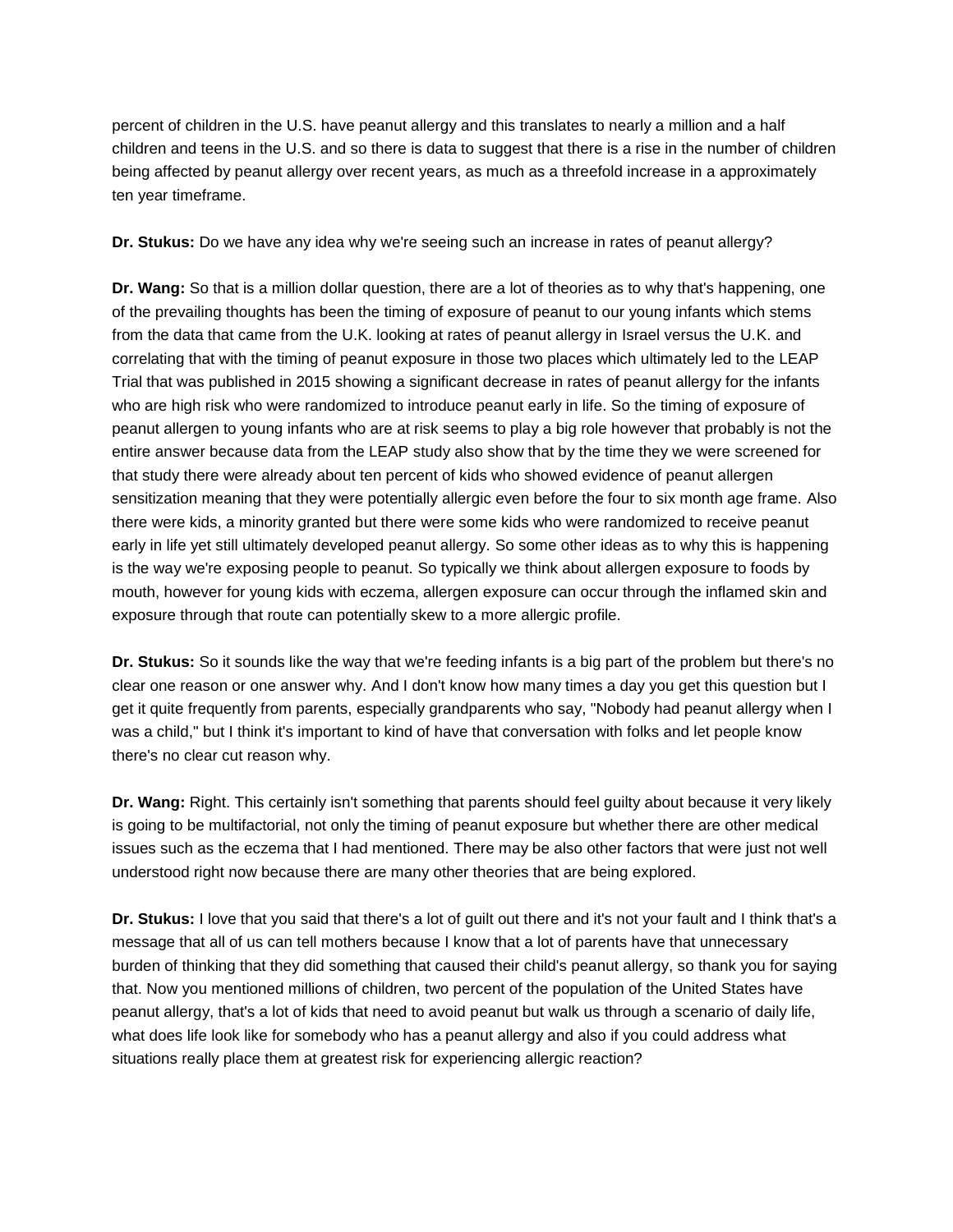**Dr. Wang:** Yeah so food allergies, specifically peanut allergy is something that is not outwardly visible to people outside the patients and their family and so in some ways it's very difficult for non allergic patients and families to truly understand the impact the diagnosis has. And so the primary management strategies that peanut allergic individuals need to take is that they need to take steps to make sure that their food does not contain peanut because if they are inadvertently exposed to peanut, there is a potential for allergic reactions that can range from mild to severe including life threatening anaphylaxis. And so we eat all the time, every single day and so while it may sound fairly simply to just check your food and avoid peanut, it actually turns out to be something that peanut allergic people have to really think about throughout their day every single day. So one of the key things that we teach patients and their families is to read ingredient labels to ensure that whatever prepackaged foods that they're consuming don't contain the allergen and fortunately there are labeling laws in the U.S. that mandate clear labeling of peanuts as well as other major allergens if the food in fact does contain peanuts. What makes it a bit more challenging is that a lot of companies also use precautionary labeling which is also known as may contain or was processed in a factor and those statements are unfortunately not regulated and there is no good information for the consumer to truly understand whether those statements really indicate risk and if so to what degree of risk they are alerting the consumer to. So I've just mentioned the prepackaged food and that certainly is not the entirety of the food that we eat every day. We eat food in our own homes, we eat at other people's homes, outside in restaurants and so steps that can be taken in those scenarios would be clear communication. So this is a diagnosis that we encourage patients and families to not be shy about, anyone they interact with certainly around the food setting should know about the allergy and should understand the importance of having the food free of peanuts. And there are nuances of this again which the allergic individual knows very well but the non allergic person will not be thinking about so carefully. So for example when we talk about no cross contact we mean that not only is the dish not made with any ingredients containing peanuts but it should be prepared in bowls and using spoons that hasn't been used to stir in other pots that might have contained peanut because even small amounts are potentially able to trigger allergic reactions. So allergen avoidance is one key aspect but we know that things happen in real life and despite the best of intentions with reading ingredient labels and communicating clearly the presence of the allergy, mistakes can sometimes happen. And so the other main arm that we teach patients in terms of management is to always be prepared to treat an allergic reaction because there is no reliable way for us to predict when a severe allergic reaction can occur and so that entails the person carrying an epinephrine auto injector at all times because we just never know when we're going to get hungry and want to eat something and that carrying of the auto injector is also a constant reminder that potentially very serious life threatening things can happen. So there is a significant amount of work and burden that patients managing peanut allergy have to deal with as well as their families.

**Dr. Stukus:** It sounds like a lot of work, do families who have children with peanut allergy have heightened levels of anxiety as well?

**Dr. Wang:** Yes, that's a great question. There is data to show that patients with peanut allergy do feel more stress and anxiety as a result of their peanut allergy and this level of stress and anxiety is actually comparable to other chronic illnesses so this is a significant part of what patients have to deal with.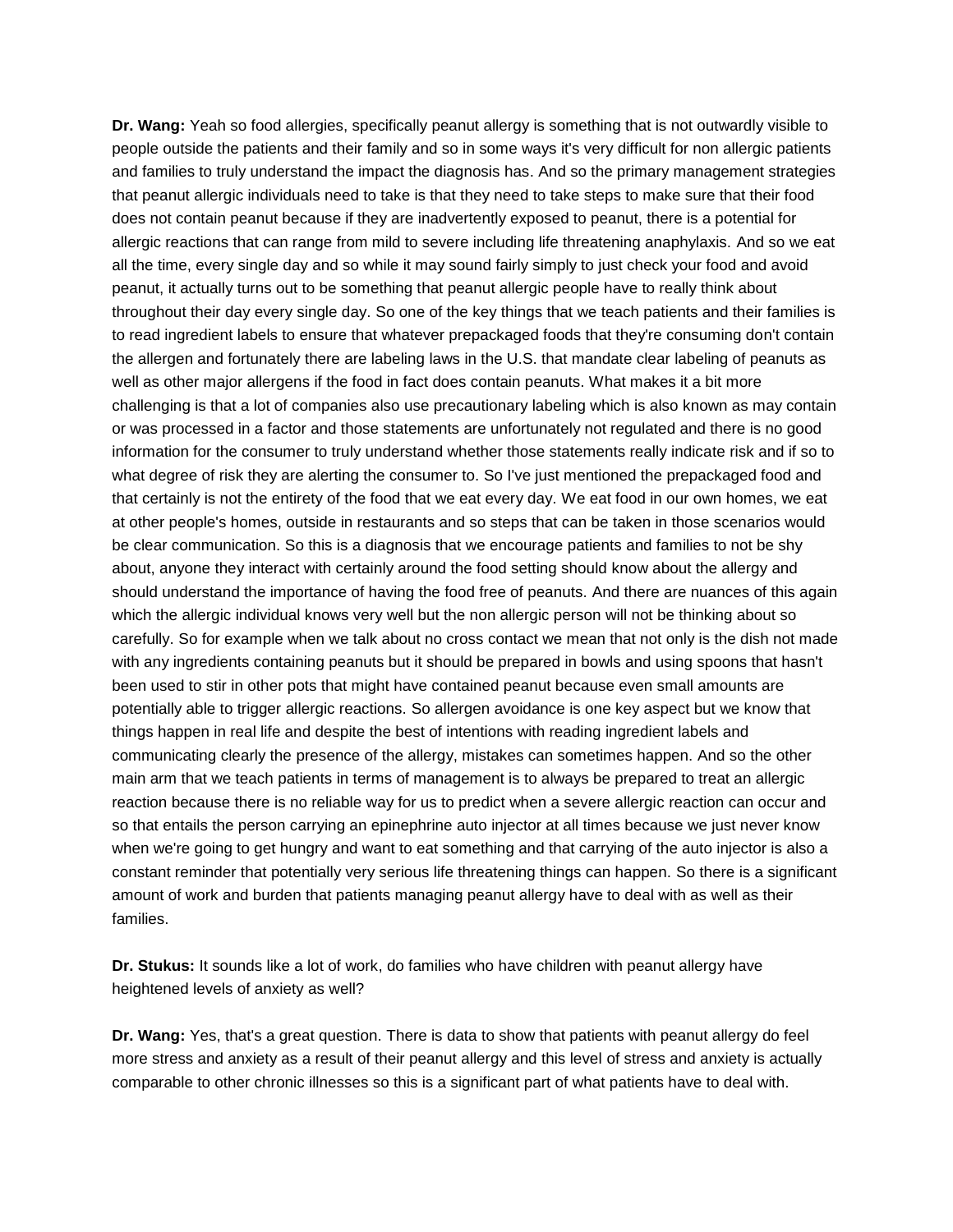**Dr. Stukus:** And you mentioned focusing on trying to make sure accidental ingestion doesn't occur but what about other types of exposure, can someone get a peanut allergy playing Little League or go to a ballpark or fly in an airplane, is that safe for them to do?

**Dr. Wang:** So one of the main points that we educate patients and their families about is that the route of exposure that is most concerning to us is oral so meaning that the food allergen gets into their mouth via food or via transfer from biting their nails or sucking their thumb, I'm referring to young kids there. But contact and being around others who are eating peanut are considered very low risk scenarios. So there have been studies where there are simulated scenarios of a peanut allergic person having peanut put on their skin and/or being around others shelling peanuts or consuming peanut butter showing that those in fact are low risk scenarios for the patients. And one age group that requires a little bit more watchfulness is the young children, infants and toddlers where there is a lot of hand mouth behavior and that could be just hand in the mouth and/or mouthing toys where what would have been a skin contact exposure for an older individual, the allergen could be transferred to the mouth in which case an allergic reaction could occur in that scenario.

**Dr. Stukus:** So I've heard you describe now really a lot of nuances that surround various situations and individuals' risk for reaction, things like that and along those lines, does everybody with peanut allergy are they at risk for having a life threatening reaction from say a trace amount or do we see variability in sort of the amount of peanut somebody would need to be exposed to to cause a more severe reaction?

**Dr. Wang:** Yeah, that's a question on everybody's minds who is managing peanut allergy. So unfortunately right now there is no great test or way for us to identify individuals who are at high risk for having severe reactions with very small exposures. From oral food challenge data we do see that there is a range amongst the peanut allergic population where some people would have symptoms is very small, those exposures whereas others will have higher thresholds before triggering an allergic reaction. That is the food challenge which is a very monitored circumstance and unfortunately there is also no data where people undergo repeated food challenges, so we don't truly know whether if one is a high threshold reactor at one food challenge whether that threshold is maintained throughout multiple food challenges within a couple of days or weeks or months timeframe. So that is why we counsel all our peanut allergic patients to be vigilant so once you're diagnosed with peanut allergy the same level of vigilance and care is expected and advised for families.

**Dr. Stukus:** That's a great way to summarize that and it's challenging because we're stuck right, we have this natural variability but we have no way of identifying who really is at risk from these small amounts. And just to clarify because I hear this all the time where people are told from their say peanut skin prick test or peanut blood level that their test results indicates that they have a life threatening peanut allergy, is that the case at all?

**Dr. Wang:** Right, that's a very important point that we always teach our families is that these skin tests and the blood tests while they're good to some degree, they're not perfect and they don't actually provide us with as much information as we would hope that it can provide. So what these test results indicate is how likely the allergy exists so with higher blood IgE levels or larger skin tests we're more convinced that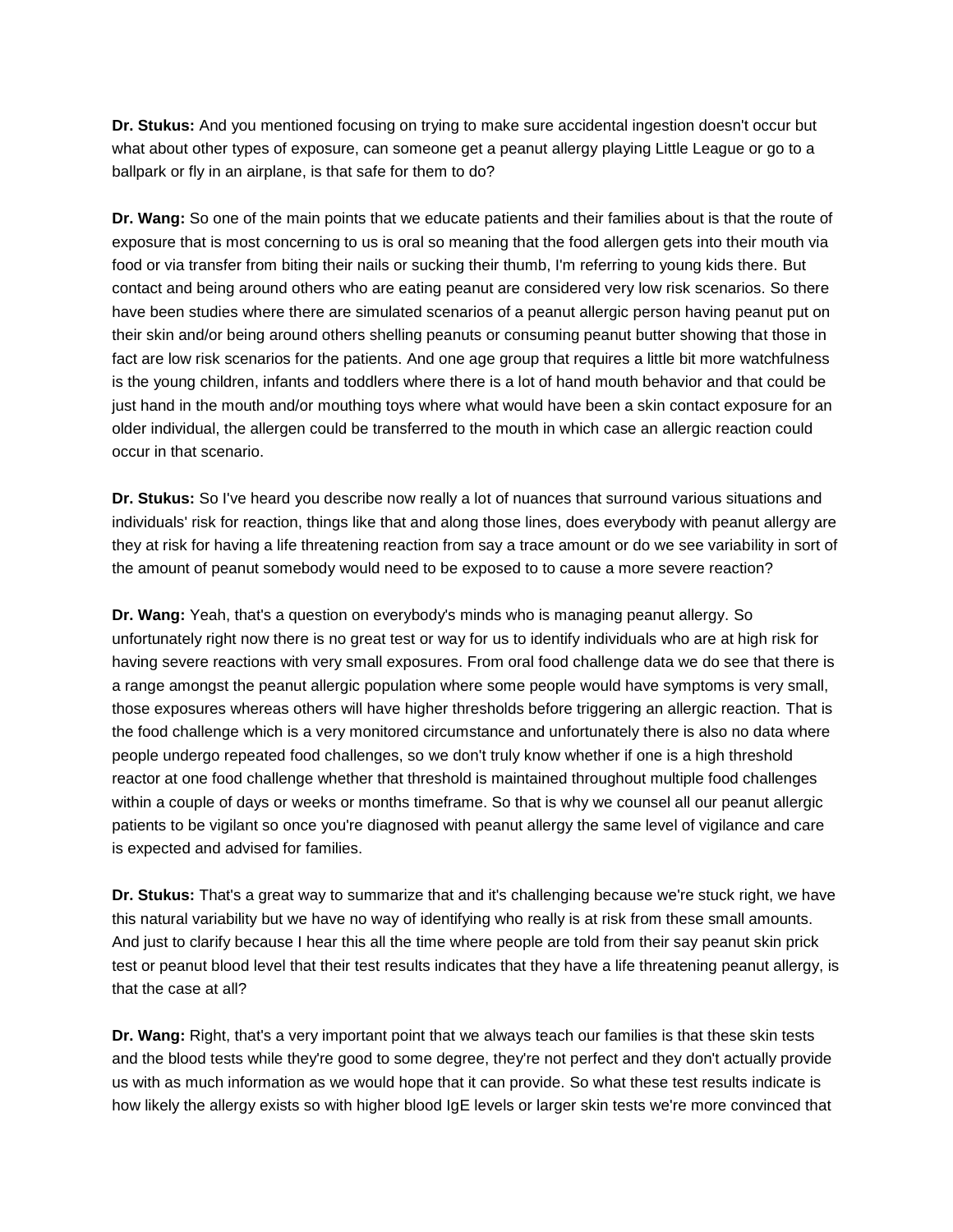the allergy exists, however these test results do not reliably tell us what symptoms would occur if an allergic reaction were to happen nor would they tell us how much allergen would be needed to trigger an allergic reaction. And so there is a lot of research right now to look at these types of questions and hopefully identify biomarkers which can provide this type of individual patient level information.

**Dr. Stukus:** What about the two percent of children that have peanut allergy right now, does that turn into two percent of adults that have peanut allergy or is it possible for somebody to naturally develop tolerance over time?

**Dr. Wang:** Yes, so fortunately we do see that some people can outgrow their peanut allergy, it is about 20 percent based on some data which is not the majority but there is hope for a subset of peanut allergic individuals to develop tolerance naturally over time. So we do expect that the adult population may have a bit less peanut allergy compared to children however there isn't great data at this point to know what the true prevalence of peanut allergy is in adulthood. The other tricky thing about understanding the rates of peanut allergy in adulthood is that there are some proteins in peanut that look very similar to tree pollen and so oral allergy is a potential issue for a lot of adults and we commonly hear this with apples, so someone who's had seasonal springtime symptoms for several years may find that they start having itchiness of the mouth and throat area after eating fresh apples but they can easily drink apple juice or eat apple pie without an issue. So this issue is called pollen food syndrome or oral allergy syndrome which is due to the homology between the specific protein and fresh fruits that come from trees and an analogous thing can be seen for peanut, so it is possible for some adults to have peanut allergy but in this oral allergy way as opposed to the classic IgE mediated allergies that we see in childhood. So for adults it's probably a combination of both.

**Dr. Stukus:** That's really interesting and I'm really glad you circled back to the IgE mediated food allergy because that's really what we're talking about here. So before we go any further, I just realized we haven't really described what that means, what kind of symptoms can occur when somebody has an IgE mediated reaction to peanut?

**Dr. Wang:** Right, so IgE mediated allergy really are immediate symptoms after the peanut exposure. So typically after ingestion we would expect symptoms within minutes to about two hours but unlikely to be several hours later and the symptoms can range really affecting any body system, often people think about skin symptoms such as hives, itchy rash and that is the most common symptom however allergic reactions can occur without skin symptoms. So other symptoms that can be seen in an allergic reaction include vomiting, diarrhea, nausea, respiratory symptoms such as cough, wheezing, trouble breathing, it can also show up as cardiovascular symptoms and that can manifest as feeling dizzy or pale or weak, low blood pressure. So a variety of symptoms can be seen in an IgE mediated reaction to peanuts.

**Dr. Stukus:** And to help folks understand context, you mentioned that typically these are going to happen pretty fast within a few minutes or up to a couple of hours after eating because these are some common symptoms that can occur for a whole host of other reasons so is that some of the education that you recommend that providers give to families about really putting it in that framework?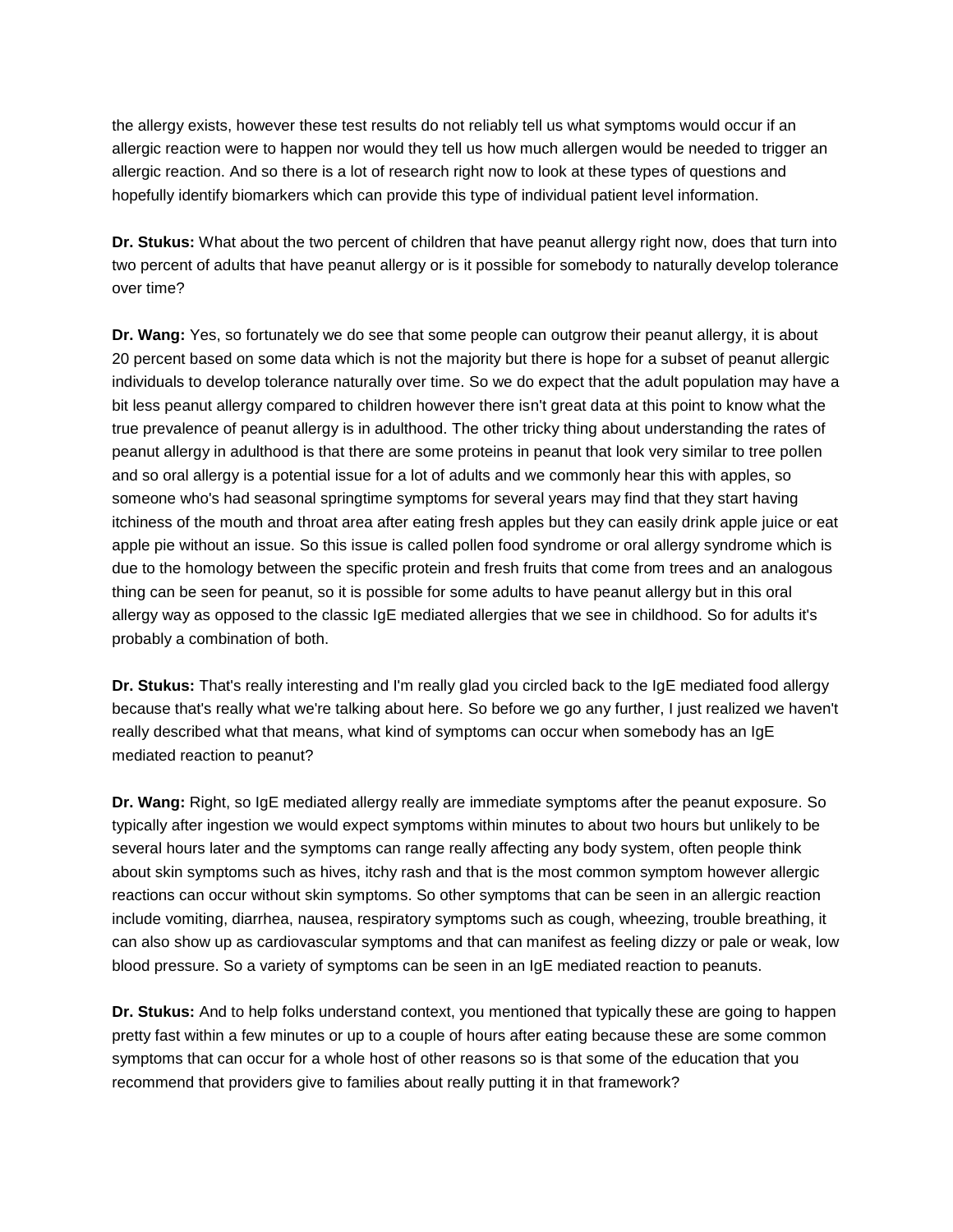**Dr. Wang:** Yes, absolutely, the patients really need to understand what types of symptoms they should be looking for and should be concerned about, and also timing is a key aspect because we don't want peanut allergic patients to worry about a runny nose in the spring that happens eight hours after exposure, in that scenario they probably have springtime allergies, not their peanut allergy allergic reaction. And so being well educated about timing and types of symptoms can help peanut allergic patients more easily navigate their lives and contextualize when they should worry more.

**Dr. Stukus:** Okay. So this is fantastic background and I'd like to shift the conversation but I just want to summarize and let me know if I miss the mark here but I'm hearing you describe one, a burden of living with peanut allergy, two, a highly individualized and nuanced approach to sort of management and three, a key component of education of patients and families, do you think that those are all sort of-- is that an accurate sort of summary of what you've described so far?

**Dr. Wang:** Yeah, absolutely.

**Dr. Stukus:** Okay. Well with that let's shift gears and let's talk about the buzz worth topic of oral immunotherapy. Help us understand, what kind of treatment does oral immunotherapy offer for peanut allergy and the question everyone wants to know is is this a cure?

**Dr. Wang:** The field of food allergy is very excited right now because oral immunotherapy appears to be on the verge of FDA approval for one pharmaceutical product. So what oral immunotherapy entails is exposing the allergic individual to small increasing amounts of peanuts under close medical supervision to try to basically teach the immune system to be less reactive to the allergen. And this approach is analogous to what we already do in the allergy fields for venom allergies and environmental allergies where we're effectively giving allergy shots to teach the immune system to not be so reactive to the tree pollens or the grass pollens that are out there or to be less reactive if a person gets a wasp sting. What's different is the route of allergen exposure for oral immunotherapy is not via shot but via oral, by mouth. And so this is something that the patient would need to take on a daily basis, we start at very small doses so sub threshold levels and increase it over time like a staircase where we aim for a maintenance dose ranging from one peanut to several peanuts depending on the study that you're looking at. This is not a cure but really a treatment strategy to increase the level of protection to help peanut allergic patients and their families better manage on a day-to-day basis and hopefully relieve some of the burden and worry that surrounds the diagnosis.

**Dr. Stukus:** And to give us a sense of the doses that we're talking about here, what's the amount of protein in say one peanut kernel?

**Dr. Wang:** So one peanut would equate to approximately 300 milligrams of peanut protein.

**Dr. Stukus:** That's not very much at all, is it?

**Dr. Wang:** No.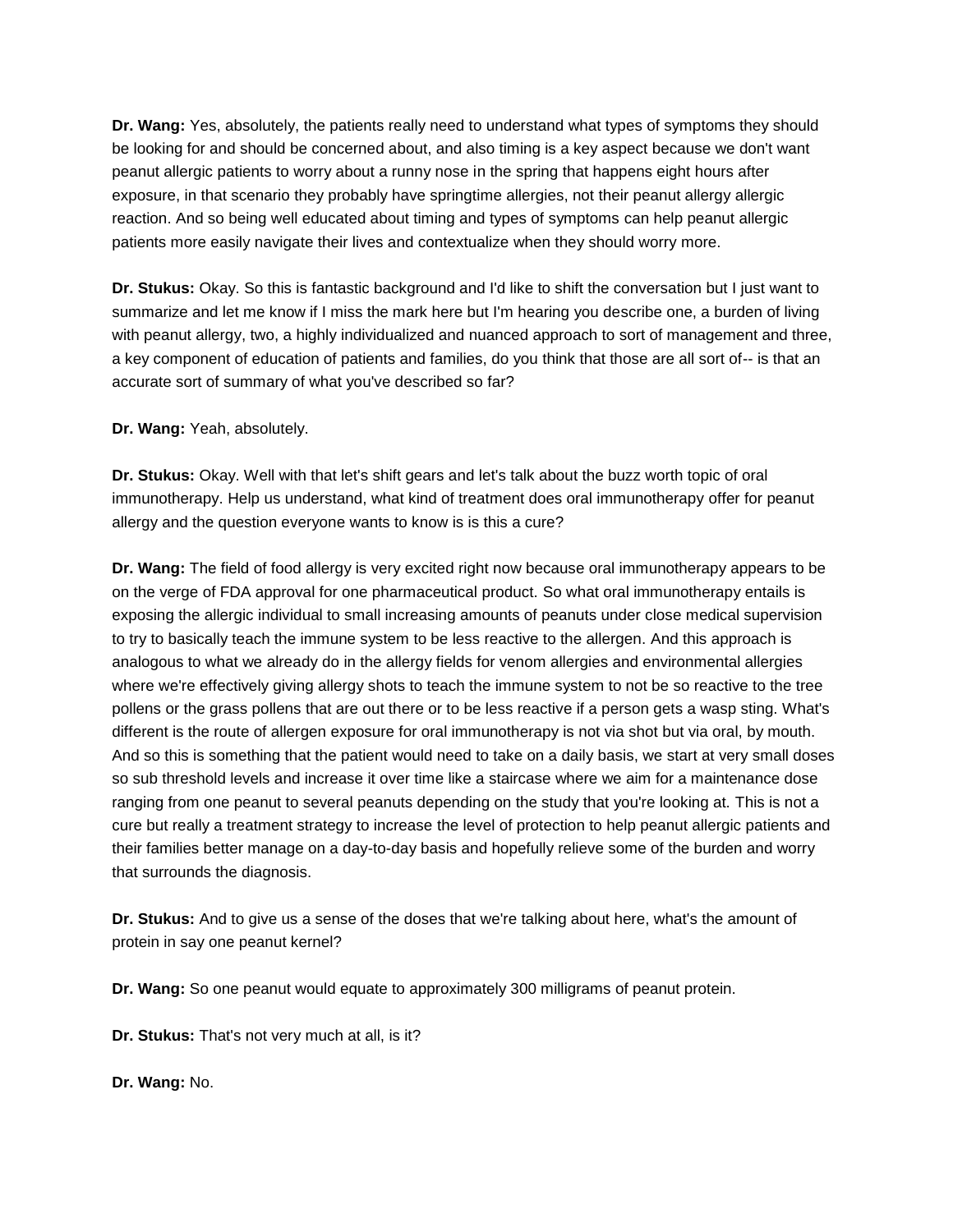**Dr. Stukus:** No, you mentioned research, if you can, I don't expect you to go through all of the different studies that have been done but if you were able to summarize what some of the research surrounding peanut oral immunotherapy has shown us specifically some of the endpoints and what they've demonstrated, I think this would be wonderful for all of our listeners to hear and then we can talk about major take home points after that.

**Dr. Wang:** Sure. So there have been a number of studies examining peanut oral immunotherapy in the last decade plus and so in aggregate what these studies show is that many peanut allergic individuals are able to be desensitized to peanuts using this small gradual increasing doses process. Estimates range from about 60 to 80 percent success in terms of the number of individuals who begin the process who can ultimately reach the maintenance dose and from study to study there is some variation in terms of what the maintenance dose chosen is. There are side effects though to this process because we are giving peanut allergic individuals a known allergen, so allergic reactions that range from mild to severe have been reported and these can happen to the majority of individuals who undergo the oral immunotherapy process. Common symptoms include oral symptoms as well as GI symptoms but it's important to understand that severe reactions such as anaphylaxis and the need for epinephrine auto injector is a notable side effect.

**Dr. Stukus:** And just to clarify for anybody who's listening, should oral immunotherapy to peanut or any other food be done at home without supervision or is this something that really requires a very strict protocol and supervised application?

**Dr. Wang:** Yeah, that's a great question. So the process of oral immunotherapy does require close supervision by a medical professional. What typically happens is that on the first day to start off the process it's done under medical oversight in a setting that is ready to treat the range of allergic reactions including anaphylaxis. Once a safe dose is started then there is a daily dose that is taken at home so there is a part of this process that is done outside of the medical setting but the expectation is there is close communication with the healthcare provider. Any dose increases though absolutely should be done under a medically observed setting.

**Dr. Stukus:** And the side effects that you mentioned is that only happening at the very beginning or are people experiencing allergic reactions once they've been taking this on a daily basis for quite some time?

**Dr. Wang:** So allergic reactions can happen at any time unfortunately, there are symptoms or reactions that can be seen during that climb up the staircase but studies have reported that people can have allergic reactions including anaphylaxis even after reaching a maintenance dose and even after being on that maintenance dose for a period of months or even years. And so that is one important aspect that families need to understand is that they will always need to take certain precautions when they're dosing their oral immunotherapy.

**Dr. Stukus:** And do they need to continue to have their epinephrine with them even though they're undergoing a desensitization protocol?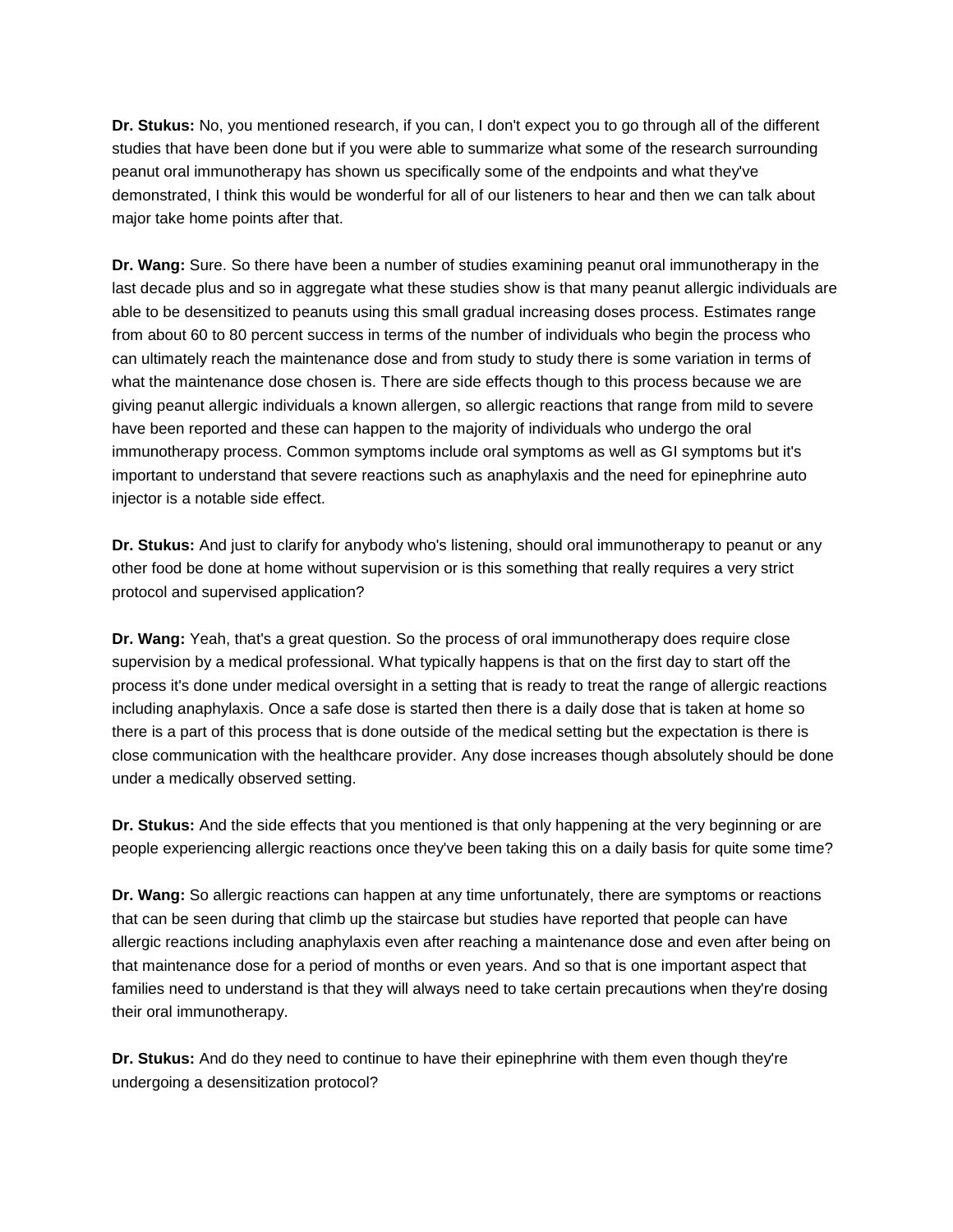**Dr. Wang:** Yeah, as I mentioned before, this is not a cure so we're not fixing or getting rid of the peanut allergy, we're basically teaching the immune system to be less responsive and so the expectation is that this treatment strategy is in addition to maintaining peanut avoidance meaning reading ingredient labels and clear communication with anyone who prepares food that there should not be peanut intentionally in that dish as well as maintaining an epinephrine auto injector at all times because allergic reactions can happen to the treatment itself, the oral immunotherapy but potentially also outside in a restaurant or such if the threshold of exposure potentially exceeds what level of protection is afforded by the oral immunotherapy.

**Dr. Stukus:** And going back to some of the research that you mentioned, most of those, are those reported after following patients for say six months, twelve months, are they following for ten years, give us a better sense of how long people are really being followed to see what happens?

**Dr. Wang:** Yeah so the data out so far is really on the short term range, some studies have been half a year, other studies have been a year to a few years, there's very little data looking at how people are doing five, ten plus years out from immunotherapy because this is a relatively new treatment. And so right now the largest study to date is a phase III study that was published last year by Aimmune showing that there was a success rate that effectively matches what has been seen in other smaller studies and adverse effects rates were also fairly comparable. Right now there is ongoing efforts to follow these patients out longer within that phase III study but also there are other studies looking at long term outcomes of peanut oral immunotherapy so hopefully we'll get a better understanding over time of how people are doing.

**Dr. Stukus:** And the idea if and when this is put into practice that this is really long term management that's going to last years if not indefinitely, is that correct?

**Dr. Wang:** Correct, yes, the conversations that we're having now with families is precisely this, that this is a treatment such as what we would see for a diabetic or someone with hypertension is that we start treatment and really expect the treatment to be ongoing indefinitely. Certainly we would hope that at some point in the not too distant future that we'll find a way to actually cure people but oral immunotherapy has not proven to be that yet.

**Dr. Stukus:** And back to the research, you mentioned a couple of things I want to circle back to, one is that it's not 100 percent successful and a follow up to that is how do these research studies sort of define success, was it participants underwent like an oral challenge at entry and then they were able to tolerate a higher amount at the end of the study or what else did they look at?

**Dr. Wang:** Yeah, these are great questions and I think they're best illustrated by talking about the phase III study that was published last year, so in that city about 20 percent of participants dropped out so did not complete the protocol and reach maintenance and of those 20 percent, a little bit more than half actually dropped out because they had side effects that the family felt was intolerable or was not worth the efforts to push on in the process. There were others who dropped out for a variety of other reasons because I had mentioned as an example that this require every day dosing and there are some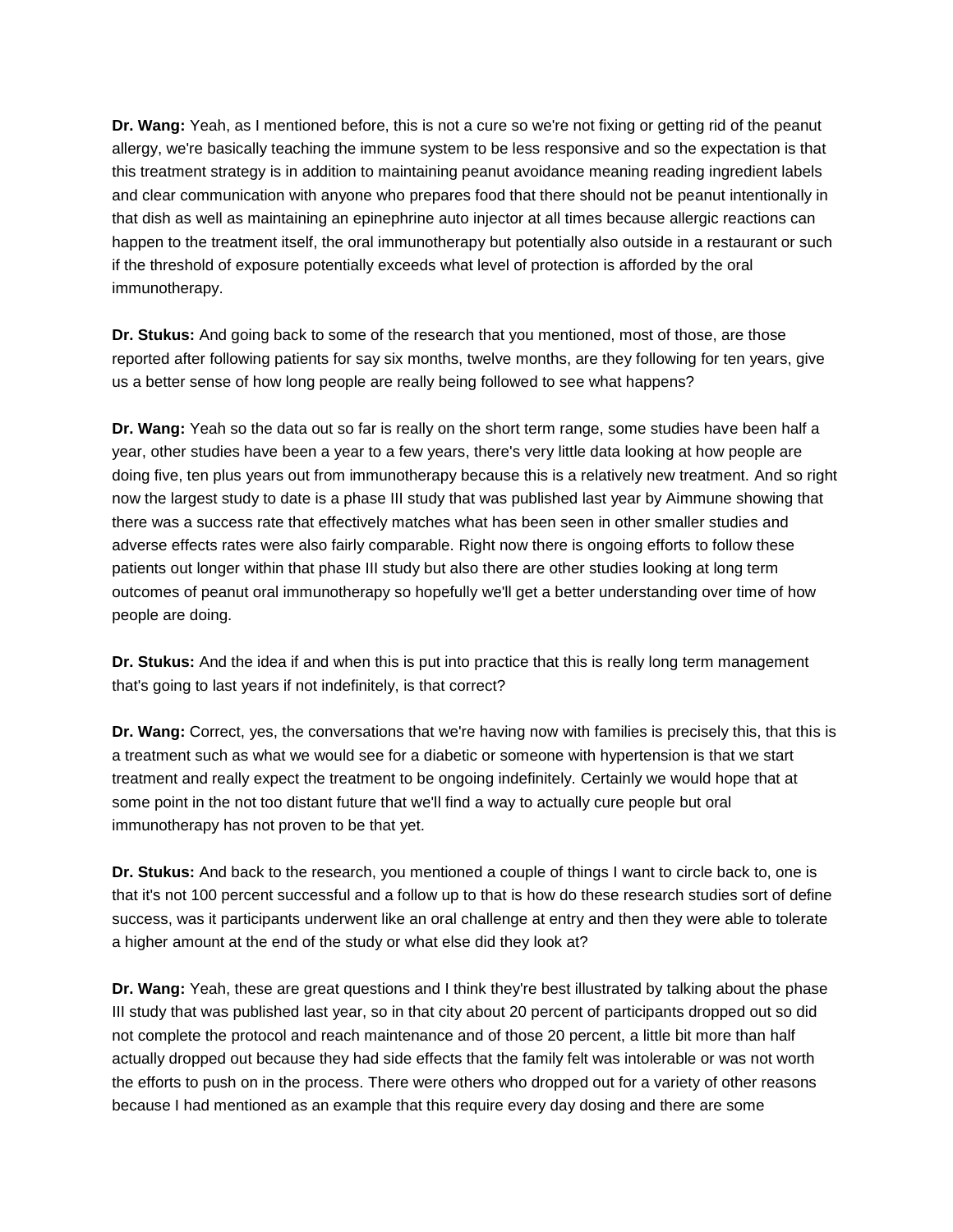precautions that we do advise patients to take such as doing a relatively quiet activity for two hours afterwards and not dosing when they're ill and those types of parameters, it's a little hard for some families to find the time to be able to manage the oral immunotherapy process and so a subset of individuals drop out because this process is just not something that fits well with their lifestyle.

**Dr. Stukus:** And then you were going to talk about the sort of endpoint, was it an increased amount of peanut people could tolerate or what did they actually look at?

**Dr. Wang:** Right so in this phase III study again similar to some of the other studies that were published, individuals underwent a baseline food challenge to identify the threshold dose of peanut that triggered an allergic reaction and then at the end of treatments, the subjects again underwent another food challenge to see whether that threshold changed or not. The study also examined the severity of symptoms that developed at the different food challenges and compared the two. So the outcomes of success is really defined by the food challenge.

**Dr. Stukus:** So it looks like right now at least the published research is showing an ability to tolerate higher levels but as you mentioned, you can't just eat as much as you want necessarily.

**Dr. Wang:** Correct. So again going back to this study as an example, patients who entered this study had to react at less than, at around a third of a peanut whereas at the end of the study they were found to be able to raise the thresholds for two-thirds of them to two peanuts. So for a significant number that threshold did increase very nicely such that we think two peanuts certainly should be enough to protect from the kind of everyday outside accidental exposure to peanut.

**Dr. Stukus:** The trace amounts and cross contact that you were talking about earlier, is that what you're referencing?

**Dr. Wang:** Correct.

**Dr. Stukus:** Oh got you.

**Dr. Wang:** Correct yeah, so the expectation is not that these people will be making themselves peanut butter sandwiches or ordering peanut butter cookies outside, they would still maintain their usual avoidance strategies but this provides a buffer such that in case some mistake is made anywhere along that path of acquiring the food, preparation, et cetera to the person consuming it that if some mistake happened along that process that the individual will be less likely to have an allergic reaction and/or if there is an allergic reaction the symptoms would hopefully be milder than what it would have been had they not undergone the oral immunotherapy process.

**Dr. Stukus:** Okay, that's a great summary. And so I'm hearing you describe that this it's a build up period with pretty regular visits to the physician office to actually receive the next higher dose then it's taking this every day for a prolonged period of time, you mentioned some of the risks involved in regards to side effects. I'd like to hear your thoughts on the benefits, why pursue this in the first place?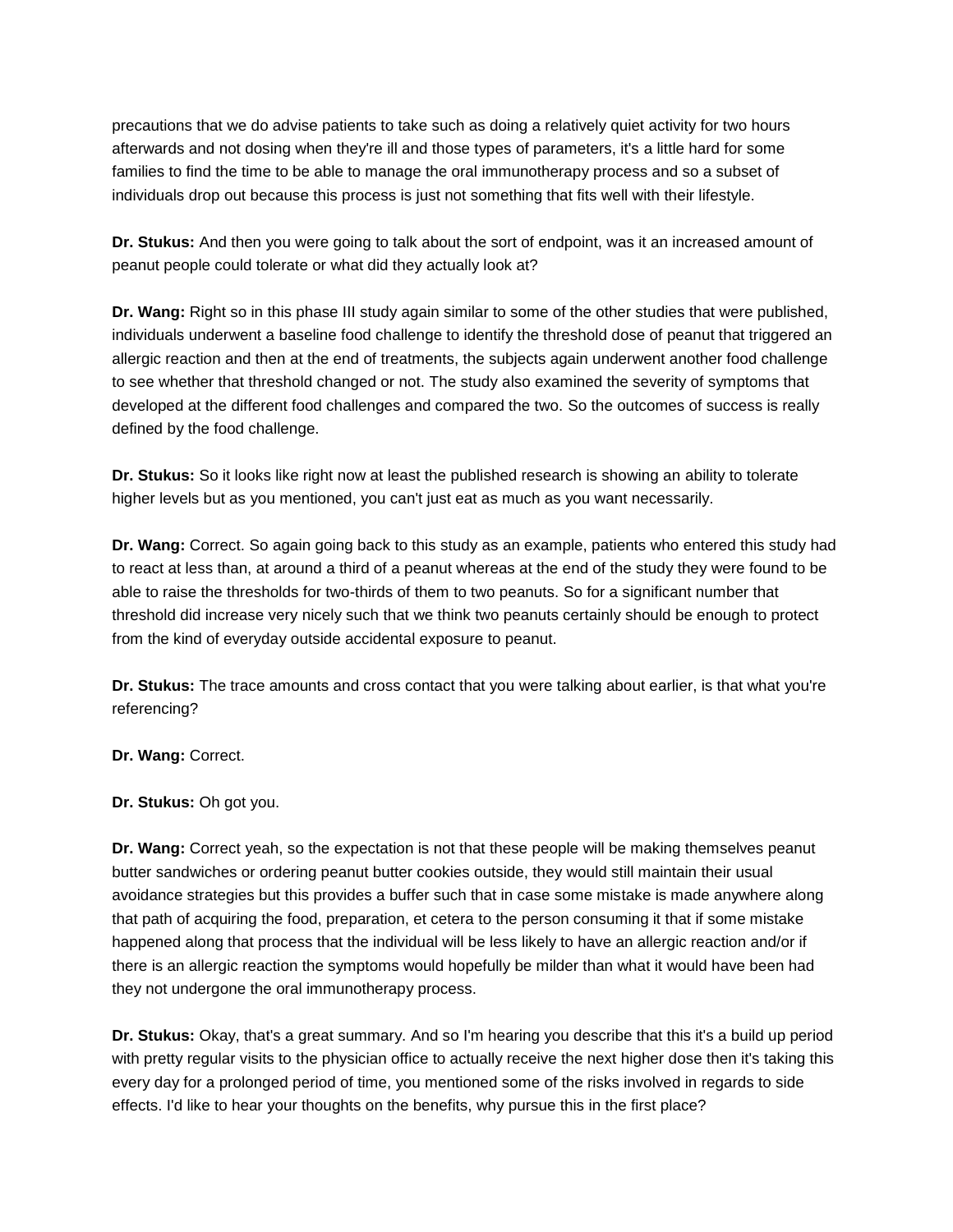**Dr. Wang:** Yeah so as I mentioned before, the burden on a daily life for peanut allergic individuals is quite high because they have to constantly be on alert and basically worry that even if they do everything right meaning that they read the ingredient labels or they communicate to the waiter or the food preparer that everybody understands clearly and takes the precautions necessary to ensure safety of that food product because we know that mistakes do happen and that's been reported in the literature that peanut allergic individuals, despite the best of intentions, allergic reactions do happen, this oral immunotherapy process by raising the threshold that was to trigger an allergic reaction hopefully will provide families with potentially the peace of mind that if some mistake happens that their child or themselves would be less likely to have an allergic reaction or as I mentioned certainly a milder reaction than what would have been had this process not been started.

**Dr. Stukus:** Yeah so as you mentioned for those families that have a lot of anxiety surrounding this or those that are exquisitely sensitive are given that buffer, it sounds like a good benefit.

**Dr. Wang:** Yeah, and up until now the management strategy really relied on strict avoidance of the allergen and this preparedness with epinephrine auto injector and to some families that felt like a very passive approach, they almost have to kind of wait and see and if they have a reaction they'll deal with it, if they don't then phew, great. Whereas with this process I think a lot of families feel that they can have a more proactive approach to gain that buffer that hopefully will improve their day-to-day functioning.

**Dr. Stukus:** Implementation is always the tricky part, right, everything kind of sounds good on the surface but then really thinking through the nitty-gritty details is where we sometimes find that challenges occur. What about on the allergist end, what do allergists who offer oral immunotherapy need to consider in regards to implementing this with their office setting?

**Dr. Wang:** Yeah, that's a great question and I think us allergists are very excited that we potentially have something new to offer our patients but it is practice impacting, with the number of visits that each individual will need to have, that will increase the workflow for us in terms of physical space to be able to see all of these patients, appointment slots, et cetera. We also know that this process, there's a huge learning curve for the doctors, their practice staff as well as the families and so at the beginning there often are a lot of phone calls that come through to us asking questions about, "Is it okay to dose because my child had the sniffles?" or, "Oh this came up and we don't have the two hour window to do a quiet activity, what should we do?" And certainly I mentioned allergic reactions to the doses, families will contact us to better understand how to manage and whether to change your-- change in doses would be needed, et cetera. So this is something that for any allergist who is considering or already does requires a thoughtful process in terms of how to incorporate patients undergoing oral immunotherapy into a busy practice.

**Dr. Stukus:** And what about from the family aspect, you mentioned not everybody's able to necessarily achieve the maintenance dose for a variety of reasons, so do we know sort of who's the best candidate to undergo peanut oral immunotherapy and are there specifically any risk factors that would make somebody a suboptimal candidate?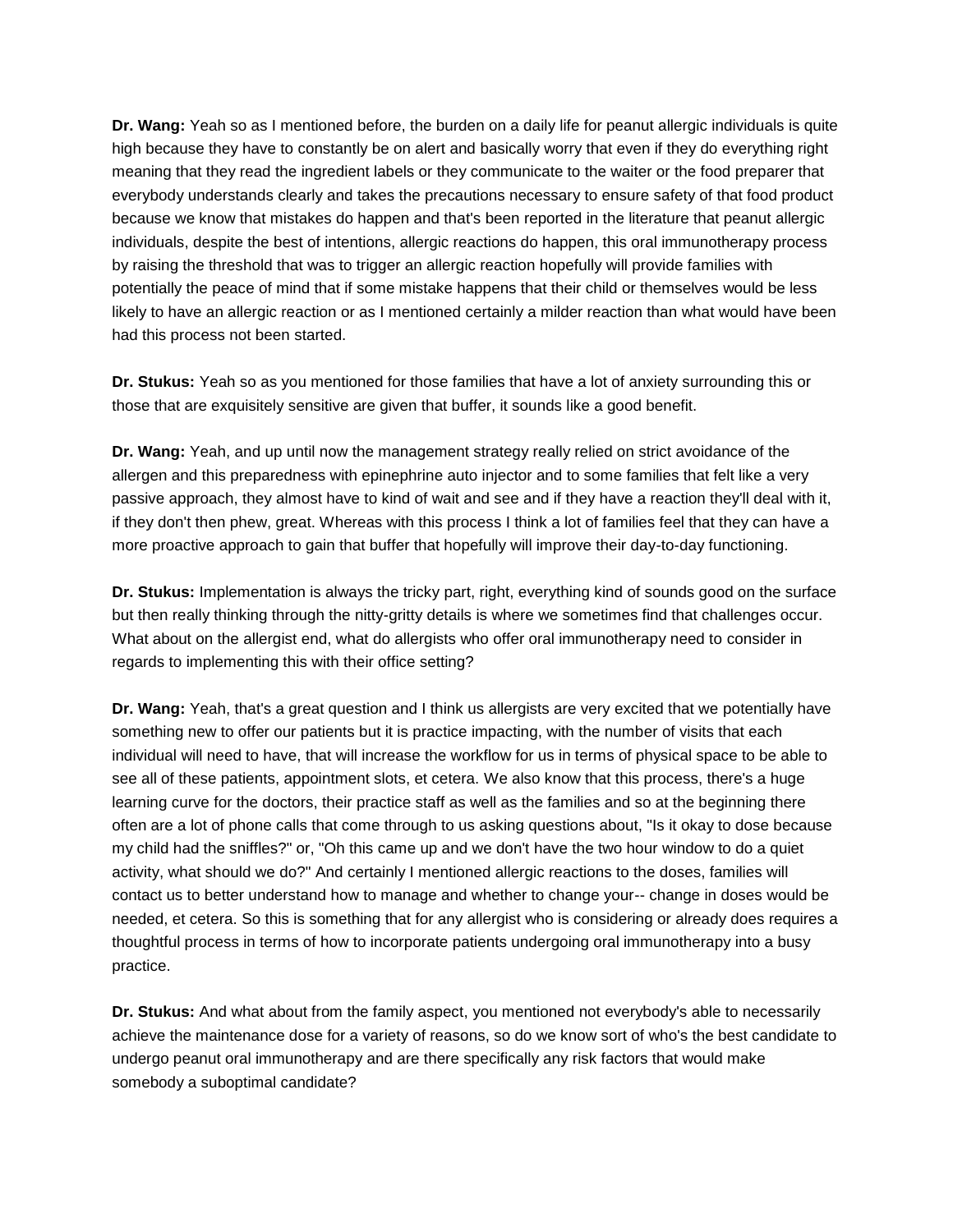**Dr. Wang:** Right. So as in anything in medicine we always have to get a good understanding of our patients and not every therapy will work for every patient, so some of the things that we really consider at the beginning is one, we want to make sure that the person in fact has a peanut allergy, I mentioned that 20 percent of individuals can potentially outgrow their peanut allergy naturally and so if there is that potential we certainly don't want a family to embark on a long term treatment strategy that requires a lot of effort both at home and coming to office visits if the child in fact doesn't have the allergy, so that's step number one. We also want to make sure that the patient and the family fully understands the goals and purposes and process of oral immunotherapy. Some do not fully understand the effort that's entailed in terms of frequency of visits and what they would need to do at home and others don't fully understand the risk and benefits that are involved in this process which again is no different from most medical interventions, there's always a potential risk and potential benefit and so we would need to make sure that the balance tips in the benefit range and that outweighs the risks involved. So some things that we would consider would be patient specific so if they have underlying medical issues such as asthma that's not well controlled, if they already have one allergic disorder that's not well controlled, that couldn't does bring up the question of whether they would be more prone to have side effects or allergic reactions to the oral immunotherapy as well as if they were not adhering to their asthma medications for example, that would potentially be a red flag signaling us to wonder whether the family would be able to adhere to all the quote unquote rules that we have related to oral immunotherapy. In addition to the medical aspects of it, we also look at the patient and family characteristics and this can involve the child, are they willing and able to cooperate and communicate how they're feeling because if there are allergic symptoms, you'd want them to tell us quickly so that symptoms can be treated and dose adjusted if needed on a family. And as I mentioned this require adult supervision and so having a family situation where there would be an adult who can supervise the dosing and the quiet time for the two hours afterwards and to bring the child to the doctor's visits, the office visits, those are all factors that we would need to consider before embarking on this oral immunotherapy process.

**Dr. Stukus:** It's a lot to think through and as you discuss all of these different challenges it brings to mind the lessons we've learned in regards to non adherence with asthma management because they're very similar, it requires the daily management plan as well as self management for whenever symptoms occur. And as you know and our listeners do as well, there are so many factors involved as to why non adherence can factor into that and I think hopefully we can extrapolate lessons learned from asthma for oral immunotherapy as well.

## **Dr. Wang:** Yeah, absolutely.

**Dr. Stukus:** So as we kind of wrap up here this great discussion let's talk about sort of a timely event that occurred and on September 13th, 2019, the Food and Drug Administration convened a panel to discuss the first peanut oral immunotherapy product to be considered for FDA approval which was named AR101 during the research trials that you discussed and will now be called Palforzia. Can you tell us what happened at this meeting?

**Dr. Wang:** Yeah so that was a convening of an expert advisory panel where they held an open session to really discuss the relevant data surrounding this product looking at both the efficacy data as well as the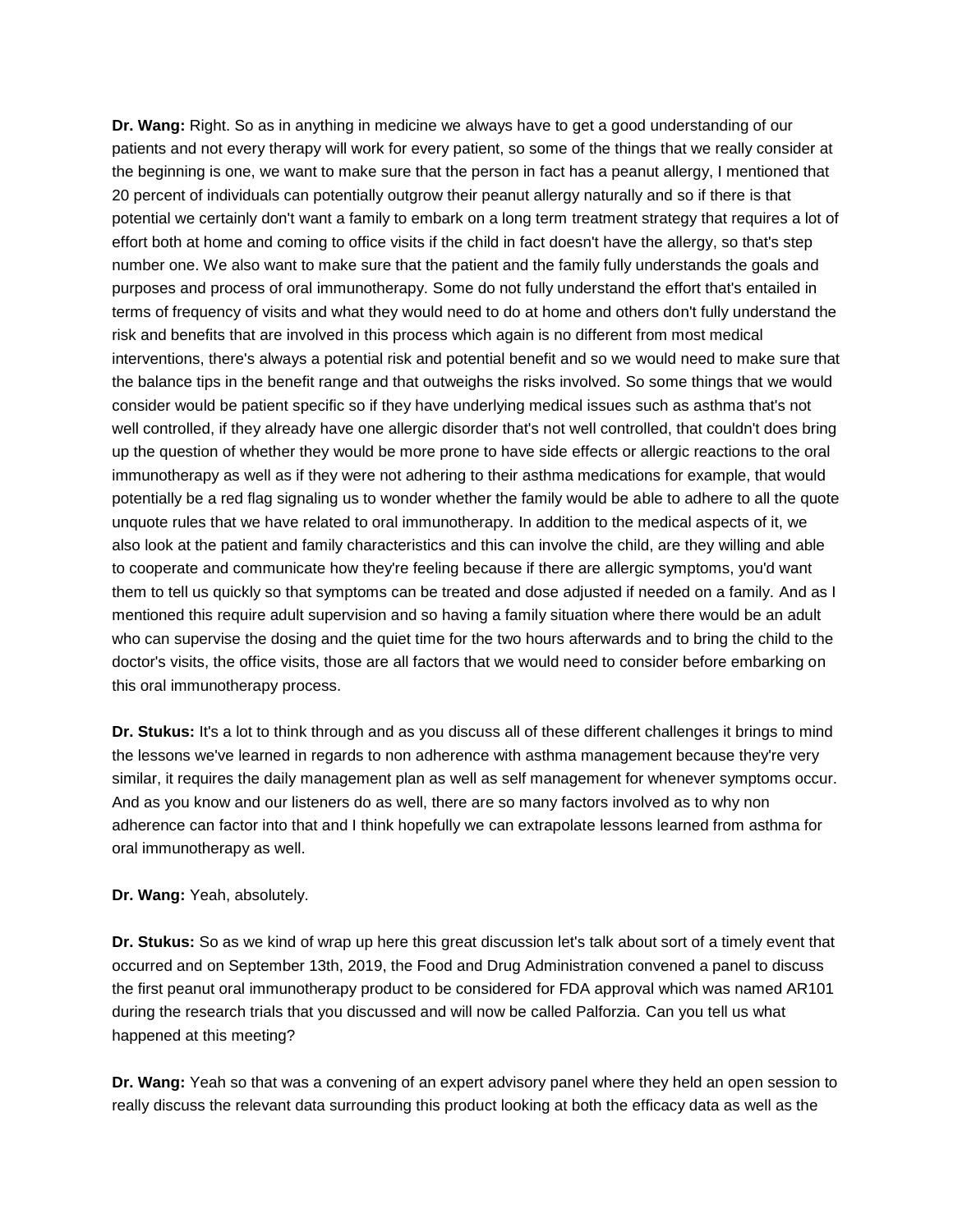safety data and ultimately the panel made the recommendation that the FDA should approve this new drug. Now that does not mean the FDA in fact will, my understanding is often the FDA does align with what the expert committee recommends but that will not happen until the beginning of 2020, so as of now it is not FDA approved, this was an expert advisory panel that reviewed the existing data and made their expert recommendation.

**Dr. Stukus:** And this drug Palforzia is it actually a medicine or what's actually in it?

**Dr. Wang:** Yes, so Palforzia is a pharmaceutical grade premeasured peanut flour and so it is food but is being viewed as a biologic because it is manufactured to ensure consistency in protein content from lot to lot, capsule to capsule, so it is pharmaceutical grade but it is peanut flour.

**Dr. Stukus:** And what's the difference between this Palforzia product that's being considered for FDA approval versus somebody in practice, in clinical practice just using peanut flour to deliver peanut oral immunotherapy?

**Dr. Wang:** So the difference is that this Palforzia is made in a way to ensure that there is the exact protein content in each capsule as stated on the label, whereas the peanut flour that is used by some in practice there may be some variation in terms of measurements or even batch to batch or lot to lot in terms of how much peanut protein is in a certain amount of peanut flour.

**Dr. Stukus:** So the quantity may differ because of just regulatory practices as such however it's really the same protein, is that correct?

**Dr. Wang:** Correct.

**Dr. Stukus:** Okay. Do we have a sense of Palforzia may cost and as a follow-up does the FDA approval if and when it comes offer any changes in regards to how insurance companies or coverage of this treatment may change?

**Dr. Wang:** Those are great questions that we don't truly have the answer to right now, the company has not stated as far as I understand pricing amounts but it could be in the thousands range. What would be helpful if the FDA approves it is that it would lead to the establishment of insurance codes to allow for insurance coverage hopefully and this potentially would translate to facilitating OIT moving to a wider clinical practice and thus expanding access to patients.

**Dr. Stukus:** So this is a monumental event for many reasons, not only because it sort of summarizes our approaches to therapy and that we haven't really had anything for a long time and as you mentioned it really can change the way that we deliver oral immunotherapy across the board.

**Dr. Wang:** Oh absolutely, this is a very exciting time in the food allergy field, up until now we've had no FDA approved product and it sounds like we're within months from that and I see this really as a first step to potentially more and more treatment options for our food allergic patients.